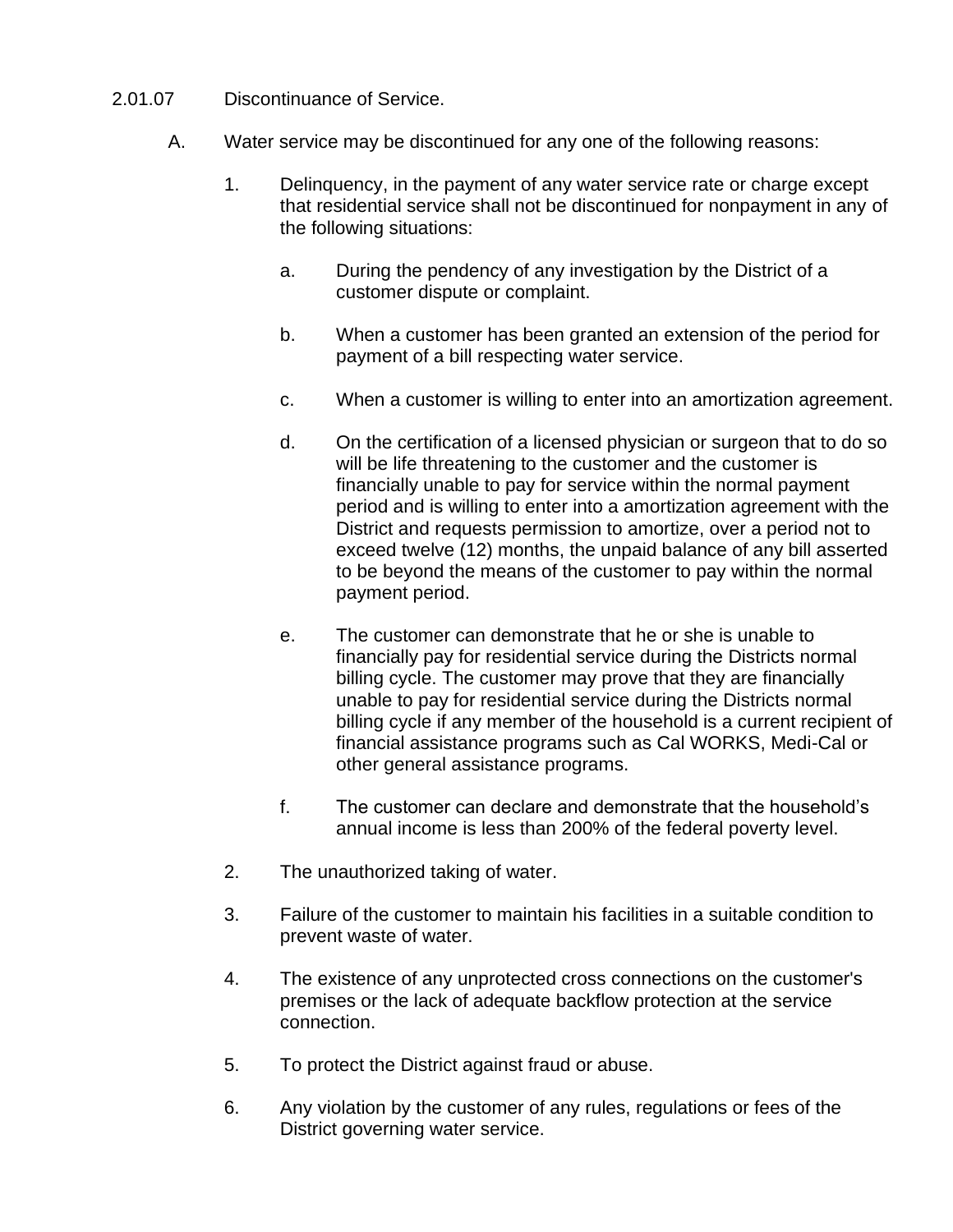- B. Commencing at eight a.m. the day following the due date stated on the door hanger, a lock out / reactivation fee as established by District resolution will be charged to the account. Further, a work order may be generated to discontinue service for failure to make payment, pursuant to Section 2.01.07A above
- C. Ten days after the District initiates a work order to discontinue service pursuant to Section 2.01.07B, above, the service shall be considered permanently discontinued and the account will be finalized.
- D. Services discontinued pursuant to this Section shall not be restored until all fees and charges are paid in full.
- 2.01.08 Notice of Discontinuance of Residential Service for Nonpayment
	- A. At least seven (7) days before any proposed discontinuance of residential water service for nonpayment of a delinquent account respecting such service, the District shall contact the customer by telephone or deliver a Lockout notice, to the customer or occupant to whom the service is billed of the proposed discontinuance. The notice shall include the information as described in section 2.01.08 B

If the District makes contact with the customer by telephone, they must provide the customer with information on how to obtain the District policy on discontinuation of service. The district shall also inform the customer of the option to request amortization of the unpaid balance.

If the customers address is not the address of the property to which discontinuance of service will occur, the District will mail a notice, postage prepaid to the customers billing address.

In addition to the seven (7) day notice provided for in the preceding paragraphs, the District shall make a reasonable attempt to contact any adult person residing at the premises of the customer by telephone or personal contact at least fortyeight (48) hours prior to any discontinuance of service, except that, whenever telephone or personal contact cannot be accomplished, the District shall give, by mail, in person, or by posting in a conspicuous location at the premises, a notice of disconnection of service, at least forty-eight (48) hours prior to disconnection

- B. Every Lock Out Notice of service required by this section shall include all of the following information:
	- 1. The name and address of the customer whose account is delinquent;
	- 2. The amount of the delinquency;
	- 3. The date by which payment or arrangements for payment is required in order to avoid discontinuance;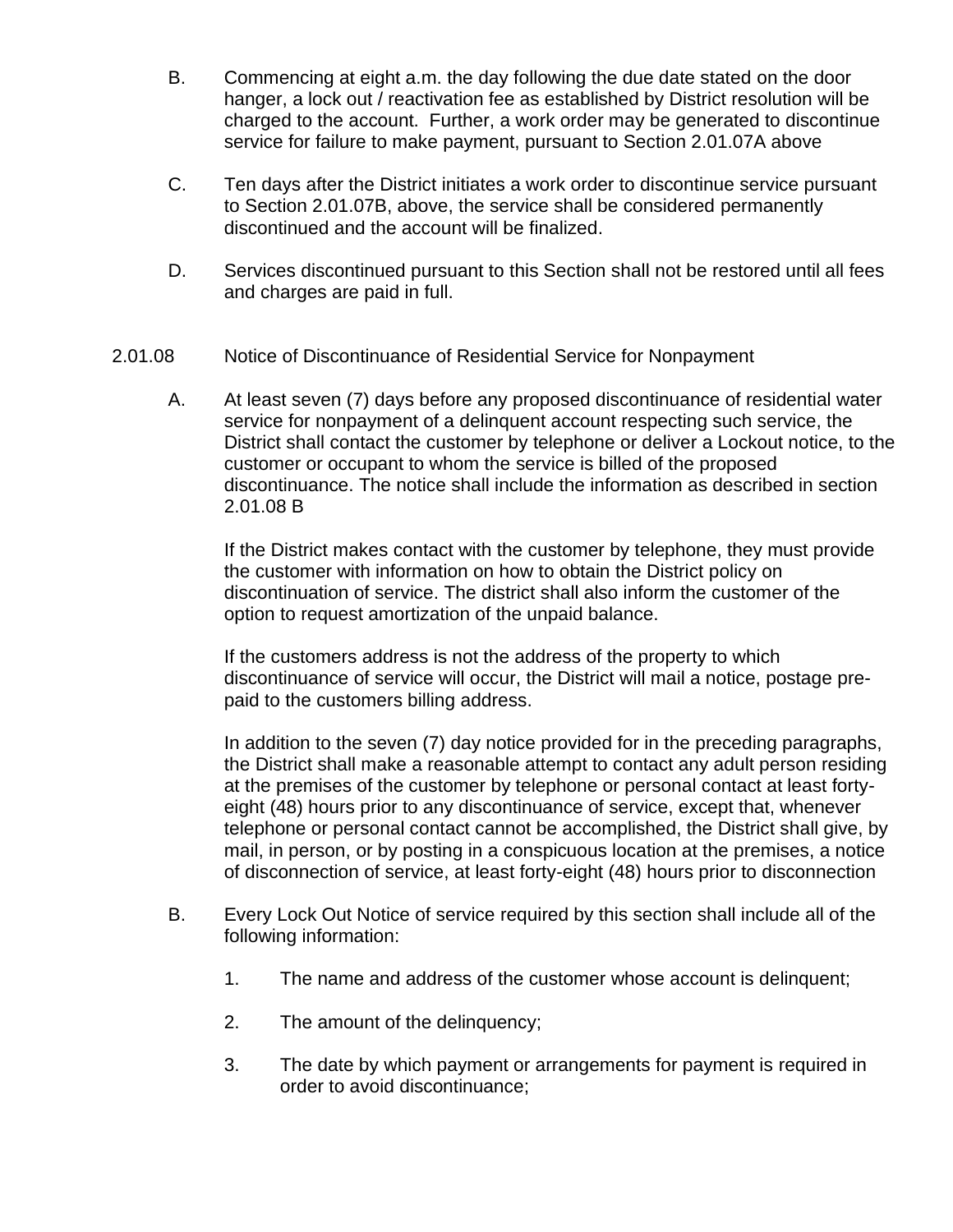- 4. The procedure for the customer to obtain information by which the customer may initiate a complaint or request an investigation concerning service or charges, unless the District's bill for service contains a description of that procedure;
- 5. The procedure for the customer to obtain information on the availability to request amortization on the amount of delinquency; and
- 6. The telephone number and name of a representative of the District who can provide additional information or institute arrangements for payment.

2.01.09 Notice of Discontinuance of Service with a Landlord-Tenant Relationship to Multiunit Residential Structures or a Detached Single-Family Dwelling

Whenever the District furnishes water through a master meter, or furnishes individually metered service in a multi-unit residential structured, mobile home park, or farm labor camp, the District will give the following notices prior to discontinuing service:

- A. Notify the owner of the property pursuant to Section 2.01.08 above; and
- B. Make every good faith effort to inform the actual users of the service, when the account is in arrears by means of a notice that service will be terminated in seven (7) days. Said notice will comply with Government Code Section 60371.
- C. The notice of discontinuance shall further inform the residents that they have the right to become customers, to whom the service will then be billed, without being required to pay any amount which may be due on the delinquent account.
- D. The District is not required to make service available to the residents unless each occupant agrees to the terms and conditions of service and meets the requirements of the District policies. However, if one or more of the residents are willing to assume the responsibility for the subsequent charges to the account to the satisfaction of the District, or if there is a physical means legally available to the District of selectively terminating service to those residents who have not met the requirements of the District, the District shall make service available to those residents who have met the requirements.
- E. In the case of a detached single-family dwelling, the district shall give notice of termination, to the residents, at least seven (7) days prior to the proposed shutoff. In order for the amount due on the delinquent account to be waived, the District will require the resident who becomes a customer to verify that the delinquent account customer of record is or was the landlord, manager or agent of the dwelling.

2.01.10 Discontinuance of Non-Residential Services for Nonpayment.

At least seven (7) days before discontinuing nonresidential water service, the District shall provide a written notice to the customer. The notice shall specify the reason for the proposed discontinuance and inform the customer of the opportunity to discuss the reason for the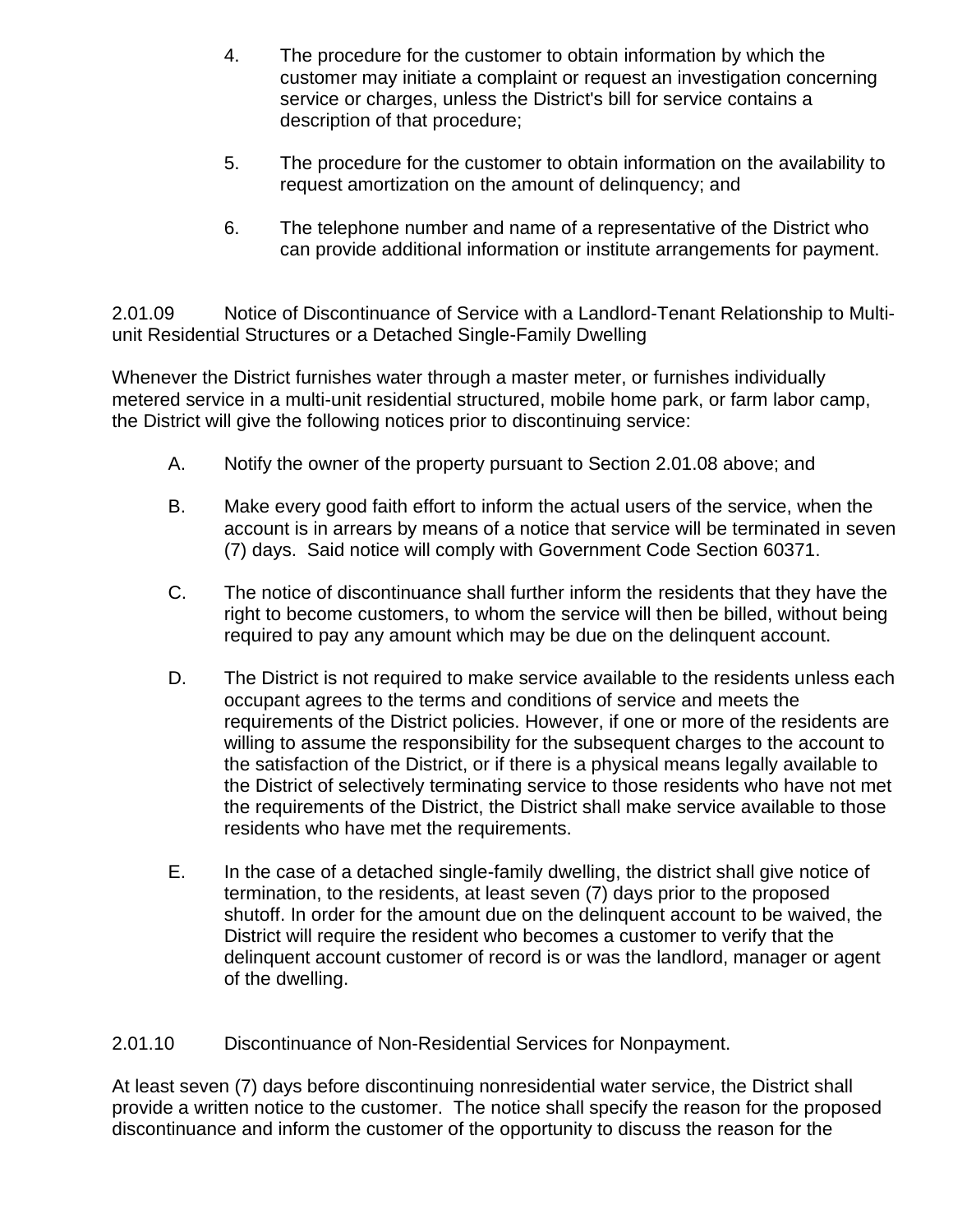proposed discontinuance with the General Manager, or his/her designee. The General Manager or his/her designee is empowered to review disputes and rectify errors and settle controversies pertaining to such proposed discontinuance of service. The name and phone number of the General Manager, or his or her designee, shall be included in any such notice of proposed discontinuance given to a non-residential customer.

## 2.01.11 Discontinuance of Service on Weekends, Holidays or After Hours.

District Services will not be discontinued to any customer or user because of any delinquency in payment on any Saturday, Sunday, legal holiday, or at any time during which the business offices of the District are not open to the public.

- 2.01.12 Investigation and Amortization of Delinquent Bill for Residential Water Service.
	- A. The General Manager, or his/her designee, is hereby authorized to investigate complaints and review disputes pertaining to any matters for which water service may be discontinued and to rectify errors and settle controversies pertaining to such disputes.
	- B. Every complaint or request for investigation by a residential customer that is made within five (5) days of receiving the disputed bill for water service, and every request by a residential customer that is made within thirteen (13) days of the mailing of the notice required by Section 2.01.08 for an extension of the payment period of such a bill asserted to be beyond the means of the customer to pay in full during the normal period for payment shall be reviewed by the General Manager, or his/her designee. The review shall include consideration of whether the customer shall be permitted to amortize the unpaid balance of the amount over a reasonable period of time, not to exceed twelve (12) months. The District will permit only one (1) amortization agreement per eighteen (18) months. Any customer whose complaint or request for an investigation has resulted in an adverse determination by the General Manager, or his or her designee, may appeal the determination to the Board of Directors.

#### 2.01.13 Notice Required Prior to Discontinuance of Service for Failure to Comply with Amortization Agreement

If an amortization agreement is authorized, no discontinuance of water service shall be affected for any residential customer complying with such agreement, providing the customer also keeps the account current as charges accrue in each subsequent billing period. If a residential customer fails to comply with an amortization agreement, the District shall not discontinue service without giving notice to the customer at least forty-eight (48) hours prior to discontinuance of the conditions the customer is required to meet to avoid discontinuance. The notice does not entitle the customer to further investigation by the District.